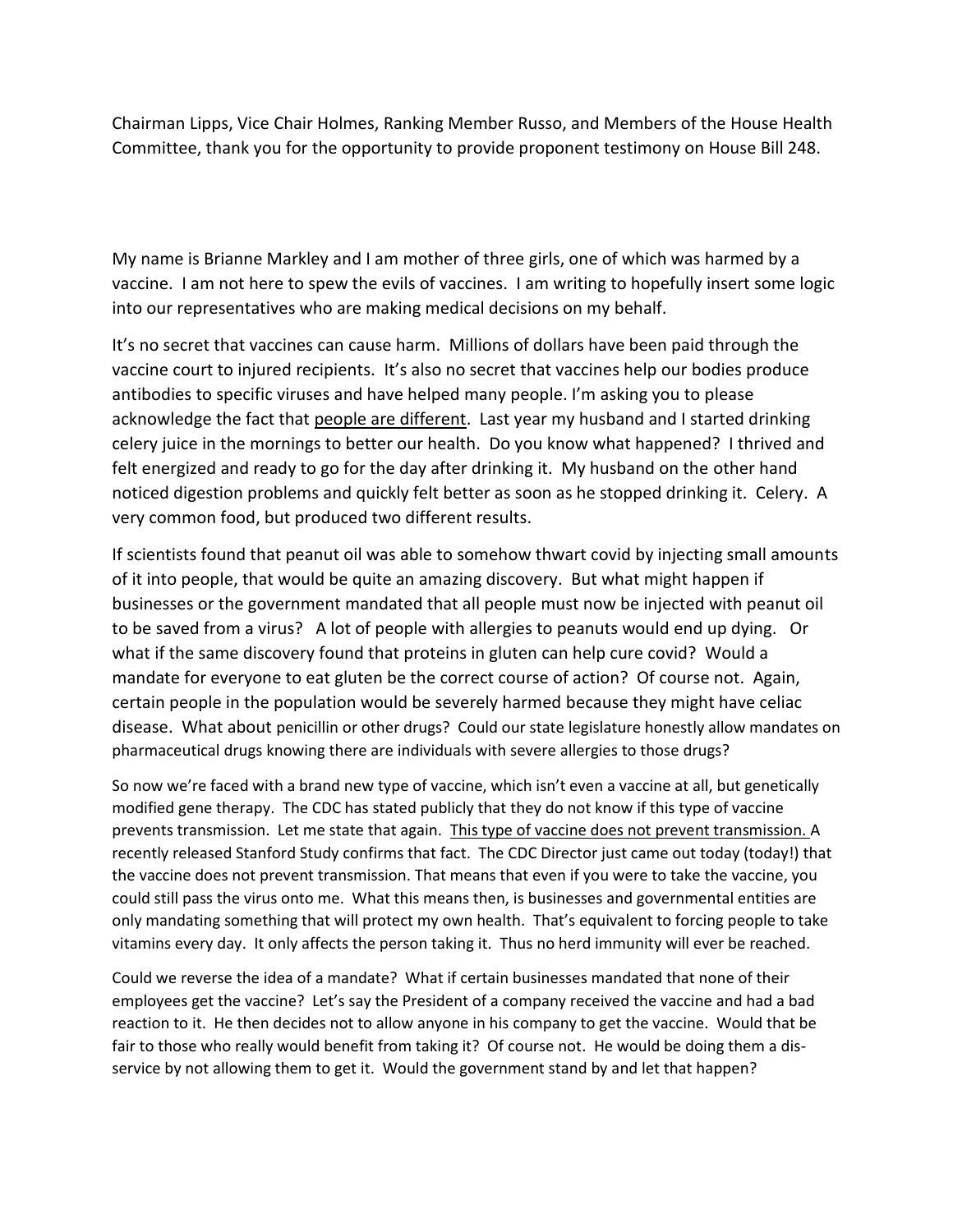I was really disheartened when I saw the reaction to Dr. Sherri Tenpenny's testimony in the media. I am not for or against her. But her arguments derailed the true point of this legislation. Freedom to make our own medical decisions. Even if vaccines had no side effects, and were 100% safe for everyone, I still would not support forcing people take them. There are many ways to skin a cat as the saying goes. And there is more than one way to fight covid. Hundreds of thousands of people have recovered successfully. Why are people being stripped of the freedom to make that decision for themselves? They're being stripped of that freedom from someone who has never met them, knows nothing about them or their medical history, and will not be liable if something goes wrong.

Why is natural immunity being dismissed so quickly among scientists? In the past, natural immunity trumped everything. Why the push for a genetically modified vaccine? It makes no sense. Why should someone who has recovered be forced to take a vaccine that will override their natural antibodies? Shouldn't these people have a choice in how they take care of their bodies after they've recovered?

More importantly, have scientists ever been wrong in the past? Have they ever been 100% sure about something, only to later find out they were wrong? A great article in Scientific America hits that point exactly: <https://www.scientificamerican.com/article/if-you-say-science-is-right-youre-wrong/>Science is consistently evolving as we observe the world around us. Some people are skeptics and choose to sit back and take the wait and see approach. Some people are eager to dive in and test the waters themselves. Neither of those people are good or bad, wrong or right. They are just different. And we need all types of people to make this world work. But to sit and point fingers at someone who chooses a different path than you is downright arrogant.

I'm so saddened by the pride that is rampant in this country and the lack of humility to acknowledge that there is more than one way to fight this virus. People are so scared to be wrong. What are we trying to prove? That we're better than others? Being a good leader means getting down to the faces of those you lead. It means learning about them, what affects them, and how you can serve better. It means acknowledging that they are capable human beings and can decide what is right for their families.

If vaccines are so wonderful, people would not be having any reactions to them. But the truth is, there will always be reactions to them. Because people are different. There will never be a one size fits all medical model for humans. I respect those that choose to take it. I also respect those that choose not to. Why? Because they're grown-ups capable of making their own decisions. If they want my opinion, they'll ask for it. But if they don't, my responsibility is to be respectful of their decisions.

Is it possible to restore unity in our state? It won't happen through mandates. It will only happen with mutual respect. Forcing people to be injected will not create respect. In fact, it will do the opposite. This whole vaccine saga is polarizing our country more and more, which is fueled by the media every second of every day.

It all boils down very simply. People's bodies belong to them. Not to someone who has never met them. Everybody has different reactions to different things. One size fits all mandates will always cause harm to some people. Nothing should ever be forced on someone. When the science lines up, people will choose the best path for them.